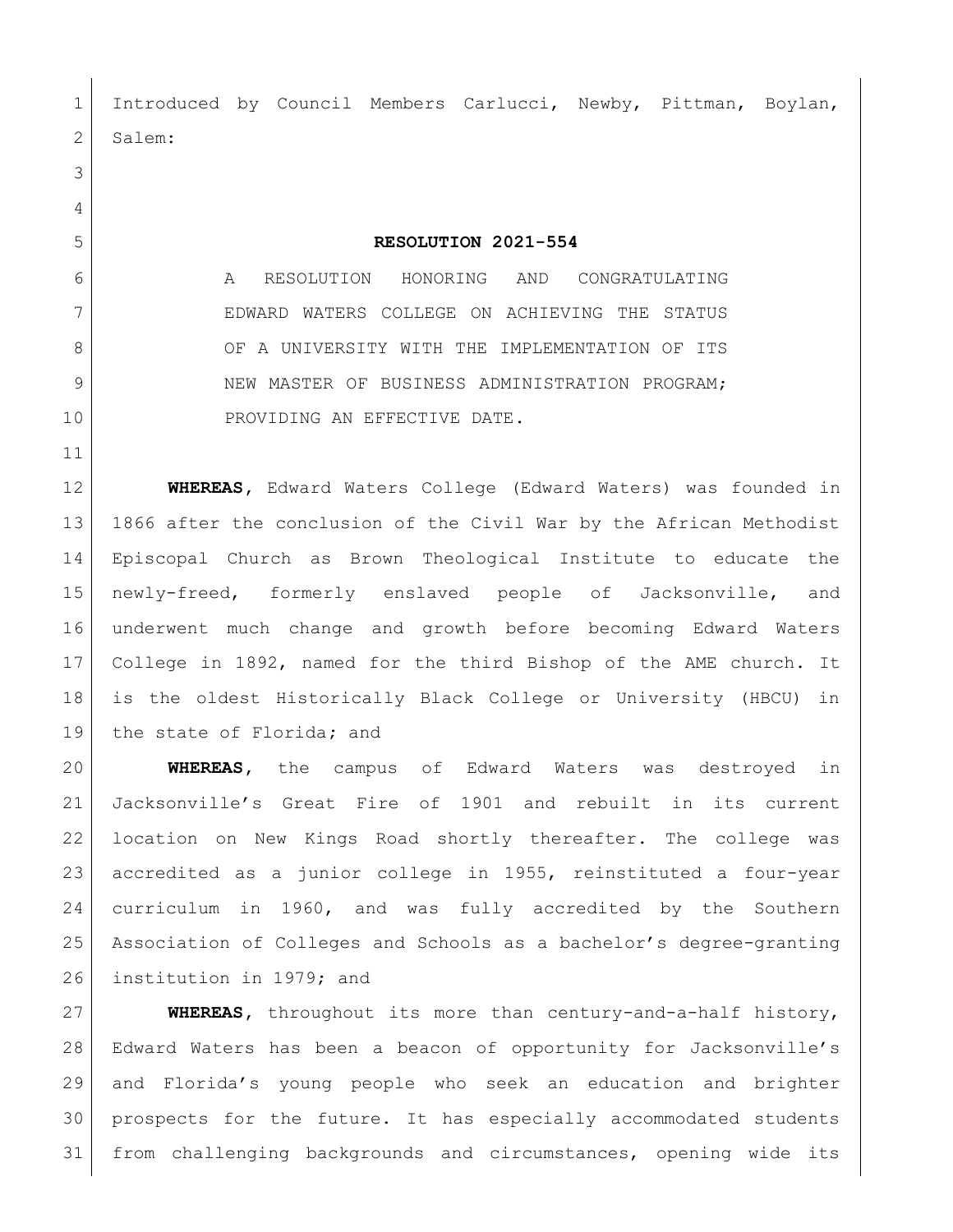doors and offering opportunities to first-generation college 2 attendees, students in difficult financial circumstances, and those facing other barriers to the achievement of their dreams of higher education. The college's faith in these students has been rewarded by generations of graduates who have used their EWC educations to lead productive, compassionate, involved lives and serve as 7 outstanding members of the community; and

 **WHEREAS**, in recent decades, under the leadership of visionary presidents, including Dr. Jimmy Jenkins, Dr. Claudette Williams, alumnus and former Jacksonville Sheriff Nathaniel Glover, and current dynamic President Dr. Zachary Faison, Jr., Edward Waters has seen an era of growth and expansion throughout its campus facilities and programmatic offerings. It has partnered with the City of Jacksonville to provide facilities and services targeted to the needs of surrounding neighborhoods, has served as a rallying 16 point for broader community enrichment, and recently announced the creation of the A. Philip Randolph Institute for Law, Race, Social Justice and Economic Policy in collaboration with the Jessie Ball duPont Fund, to provide opportunities for students, scholars, practitioners and community members as ideas related to race, law/criminal justice, and socioeconomic policy matters are examined through research, lectures, symposia and scholarship; and

 **WHEREAS**, in June of 2021, Edward Waters received accreditation for and inaugurated its new Master of Business Administration program, thereby elevating the institution to the status of a university offering graduate degrees, an achievement that further solidifies and extends its reputation as one of Jacksonville's 28 outstanding institutions of higher education; now therefore

**BE IT RESOLVED** by the Council of the City of Jacksonville: **Section 1.** The City hereby honors and congratulates Edward Waters University (EWU) on achieving the status of a

 $- 2 -$